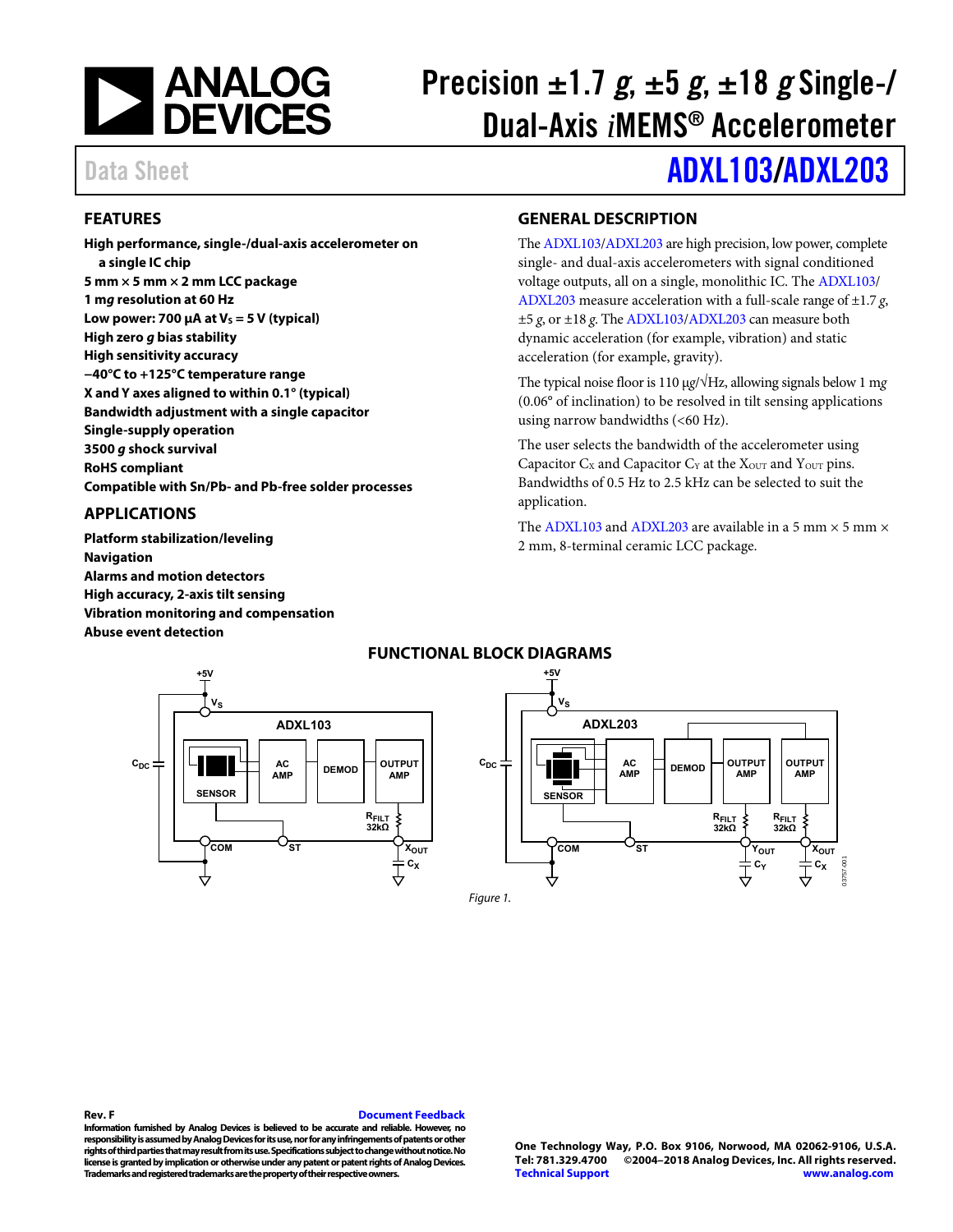# TABLE OF CONTENTS

### <span id="page-1-0"></span>**REVISION HISTORY**

### **5/2018—Rev. E to Rev. F**

### **1/2014—Rev. D to Rev. E**

|--|--|--|--|--|

### **9/2011—Rev. C to Rev. D**

| Added AD22293, AD22035, and AD22037  Throughout          |
|----------------------------------------------------------|
| Changes to Application Section and General Description   |
|                                                          |
|                                                          |
|                                                          |
|                                                          |
| Added Figure 19 to Figure 24; Renumbered Sequentially  9 |
|                                                          |
| Added All Models Section, Figure 35 to Figure 38  12     |
|                                                          |
|                                                          |
|                                                          |
|                                                          |
| $5/2010$ —Rev. B to Rev. C                               |
|                                                          |

| Design Trade-Offs for Selecting Filter Characteristics: The |
|-------------------------------------------------------------|
| Using the ADXL103/ADXL203 with Operating Voltages           |
| Using the ADXL203 as a Dual-Axis Tilt Sensor  15            |
|                                                             |
|                                                             |

#### **4/2010—Rev. A to Rev. B**

### **2/2006—Rev. 0 to Rev. A**

### **4/2004—Revision 0: Initial Version**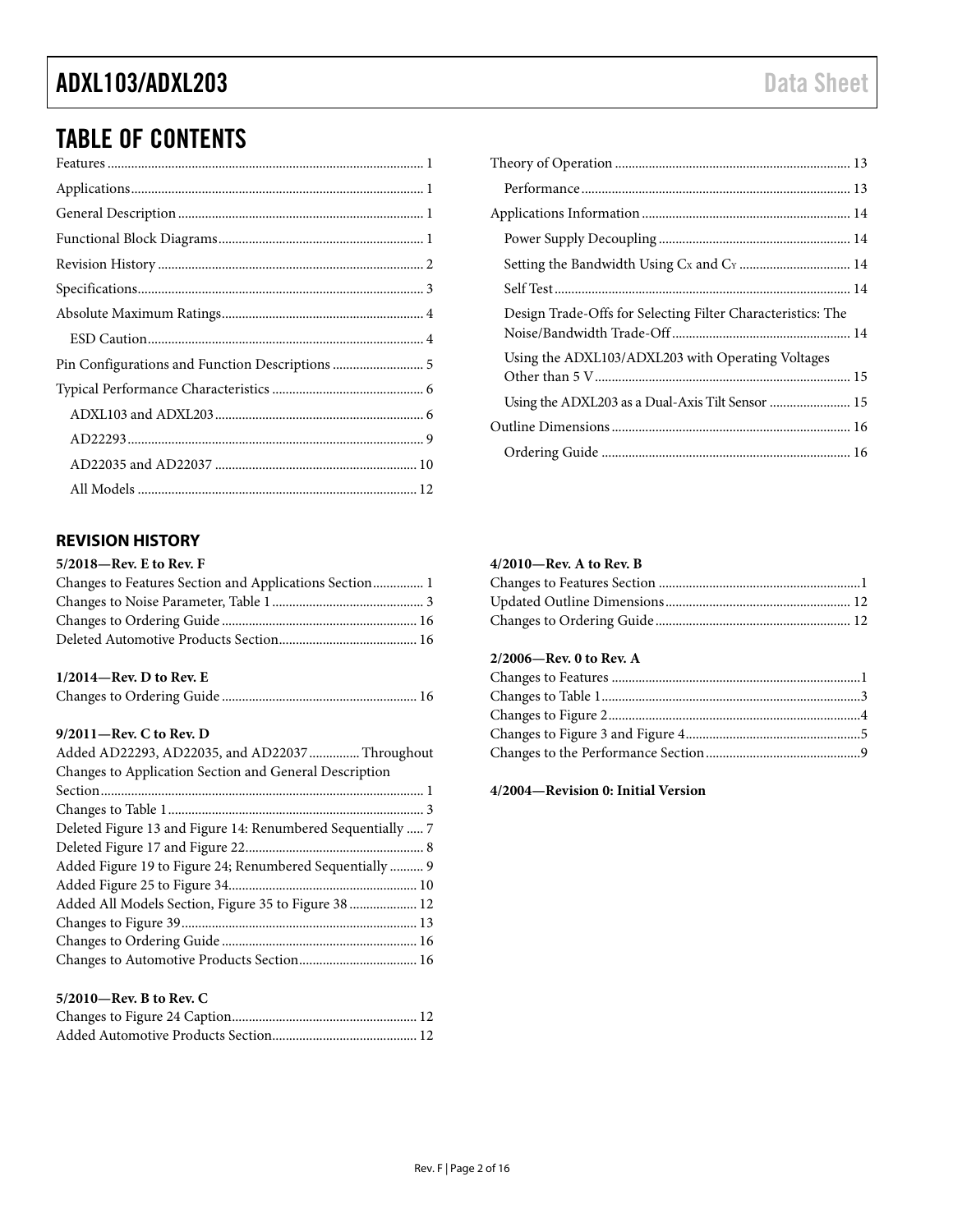### <span id="page-2-0"></span>**SPECIFICATIONS**

T<sub>A</sub> = −40°C to +125°C, V<sub>S</sub> = 5 V, C<sub>X</sub> = C<sub>Y</sub> = 0.1 µF, acceleration = 0 *g*, unless otherwise noted. All minimum and maximum specifications are guaranteed. All typical specifications are not guaranteed.

### **Table 1.**

|                                                      |                          |       | ADXL103/ADXL203 |       |       | AD22293    |              |                | AD22035/AD22037 |       |                       |
|------------------------------------------------------|--------------------------|-------|-----------------|-------|-------|------------|--------------|----------------|-----------------|-------|-----------------------|
| <b>Parameter</b>                                     | <b>Test Conditions</b>   | Min   | <b>Typ</b>      | Max   | Min   | <b>Typ</b> | <b>Max</b>   | Min            | <b>Typ</b>      | Max   | <b>Unit</b>           |
| <b>SENSOR</b>                                        | Each axis                |       |                 |       |       |            |              |                |                 |       |                       |
| Measurement Range <sup>1</sup>                       |                          | ±1.7  |                 |       | ±5    | ±6         |              | ±18            |                 |       | g                     |
| Nonlinearity                                         | % of full scale          |       | ±0.2            | ±1.25 |       | ±0.2       | ±1.25        |                | ±0.2            | ±1.25 | $\frac{0}{0}$         |
| Package Alignment Error                              |                          |       | ±1              |       |       | ±1         |              |                | ±1              |       | <b>Degrees</b>        |
| Alignment Error (ADXL203)                            | X to Y sensor            |       | ±0.1            |       |       | ±0.1       |              |                | ±0.1            |       | Degrees               |
| Cross-Axis Sensitivity                               |                          |       | ±1.5            | ±3    |       | ±1.5       | ±3           |                | ±1.5            | ±3    | $\%$                  |
| SENSITIVITY (RATIOMETRIC) <sup>2</sup>               | Each axis                |       |                 |       |       |            |              |                |                 |       |                       |
| Sensitivity at XOUT, YOUT                            | $V_s = 5 V$              | 960   | 1000            | 1040  | 293   | 312        | 331          | 94             | 100             | 106   | mV/g                  |
| Sensitivity Change Due to                            | $V_s = 5 V$              |       | ±0.3            |       |       | ±0.3       |              |                | ±0.3            |       | $\%$                  |
| Temperature <sup>3</sup>                             |                          |       |                 |       |       |            |              |                |                 |       |                       |
| ZERO g BIAS LEVEL (RATIOMETRIC)                      | Each axis                |       |                 |       |       |            |              |                |                 |       |                       |
| O g Voltage at Xout, Yout                            | $V_s = 5 V$              | 2.4   | 2.5             | 2.6   | 2.4   | 2.5        | 2.6          | 2.4            | 2.5             | 2.6   | V                     |
| Initial 0 g Output Deviation<br>from Ideal           | $V_S = 5 V, 25^{\circ}C$ |       | ±25             |       |       | ±50        |              |                | ±125            |       | mq                    |
| 0 g Offset vs. Temperature                           |                          |       | ±0.1            | ±0.8  |       | ±0.3       | ±1.8         |                | ±1              |       | mg/C                  |
| <b>NOISE</b>                                         |                          |       |                 |       |       |            |              |                |                 |       |                       |
| <b>Output Noise</b>                                  |                          |       | $\mathbf{1}$    | 3     |       | 0.4        |              |                | 0.2             |       | mV rms                |
| <b>Noise Density</b>                                 |                          |       | 110             |       |       | 130        |              |                | 230             |       | $\mu g/\sqrt{Hz}$ rms |
| <b>FREOUENCY RESPONSE<sup>4</sup></b>                |                          |       |                 |       |       |            |              |                |                 |       |                       |
| $Cx$ , $Cx$ Range <sup>5</sup>                       |                          | 0.002 |                 | 10    | 0.002 |            | 10           | 0.002          |                 | 10    | μF                    |
| <b>REILT Tolerance</b>                               |                          | 24    | 32              | 40    | 24    | 32         | 40           | 24             | 32              | 40    | $k\Omega$             |
| Sensor Resonant Frequency                            |                          |       | 5.5             |       |       | 5.5        |              |                | 5.5             |       | kHz                   |
| SELF TEST <sup>6</sup>                               |                          |       |                 |       |       |            |              |                |                 |       |                       |
| Logic Input Low                                      |                          |       |                 | 1     |       |            | $\mathbf{1}$ |                |                 | 1     | V                     |
| Logic Input High                                     |                          | 4     |                 |       | 4     |            |              | $\overline{4}$ |                 |       | V                     |
| ST Input Resistance to GND                           |                          | 30    | 50              |       | 30    | 50         |              | 30             | 50              |       | $k\Omega$             |
| Output Change at X <sub>OUT</sub> , Y <sub>OUT</sub> | ST 0 to ST 1             | 450   | 750             | 1100  | 125   | 250        | 375          | 60             | 80              | 100   | mV                    |
| <b>OUTPUT AMPLIFIER</b>                              |                          |       |                 |       |       |            |              |                |                 |       |                       |
| <b>Output Swing Low</b>                              | No load                  | 0.05  | 0.2             |       | 0.05  | 0.2        |              | 0.05           | 0.2             |       | V                     |
| Output Swing High                                    | No load                  |       | 4.5             | 4.8   |       | 4.5        | 4.8          |                | 4.5             | 4.8   | $\vee$                |
| POWER SUPPLY (V <sub>DD</sub> )                      |                          |       |                 |       |       |            |              |                |                 |       |                       |
| <b>Operating Voltage Range</b>                       |                          | 3     |                 | 6     | 3     |            | 6            | 3              |                 | 6     | v                     |
| Quiescent Supply Current                             |                          |       | 0.7             | 1.1   |       | 0.7        | 1.1          |                | 0.7             | 1.1   | mA                    |
| Turn-On Time <sup>7</sup>                            |                          |       | 20              |       |       | 20         |              |                | 20              |       | ms                    |

<sup>1</sup> Guaranteed by measurement of initial offset and sensitivity.

2 Sensitivity is essentially ratiometric to V<sub>S</sub>. For V<sub>S</sub> = 4.75 V to 5.25 V, sensitivity is 186 mV/V/*g* to 215 mV/V/*g*.

<sup>3</sup> Defined as the output change from ambient-to-maximum temperature or ambient-to-minimum temperature.

 $4$  Actual frequency response controlled by user-supplied external capacitor ( $C_x$ ,  $C_y$ ).

<sup>5</sup> Bandwidth = 1/(2 × π × 32 kΩ × C). For C<sub>x</sub>, C<sub>Y</sub> = 0.002 µF, bandwidth = 2500 Hz. For C<sub>x</sub>, C<sub>Y</sub> = 10 µF, bandwidth = 0.5 Hz. Minimum/maximum values are not tested. 6 Self-test response changes cubically with V<sub>S</sub>.

<sup>7</sup> Larger values of C<sub>X</sub>, C<sub>Y</sub> increase turn-on time. Turn-on time is approximately 160 × C<sub>x</sub> or C<sub>Y</sub> + 4 ms, where C<sub>X</sub>, C<sub>Y</sub> are in µF.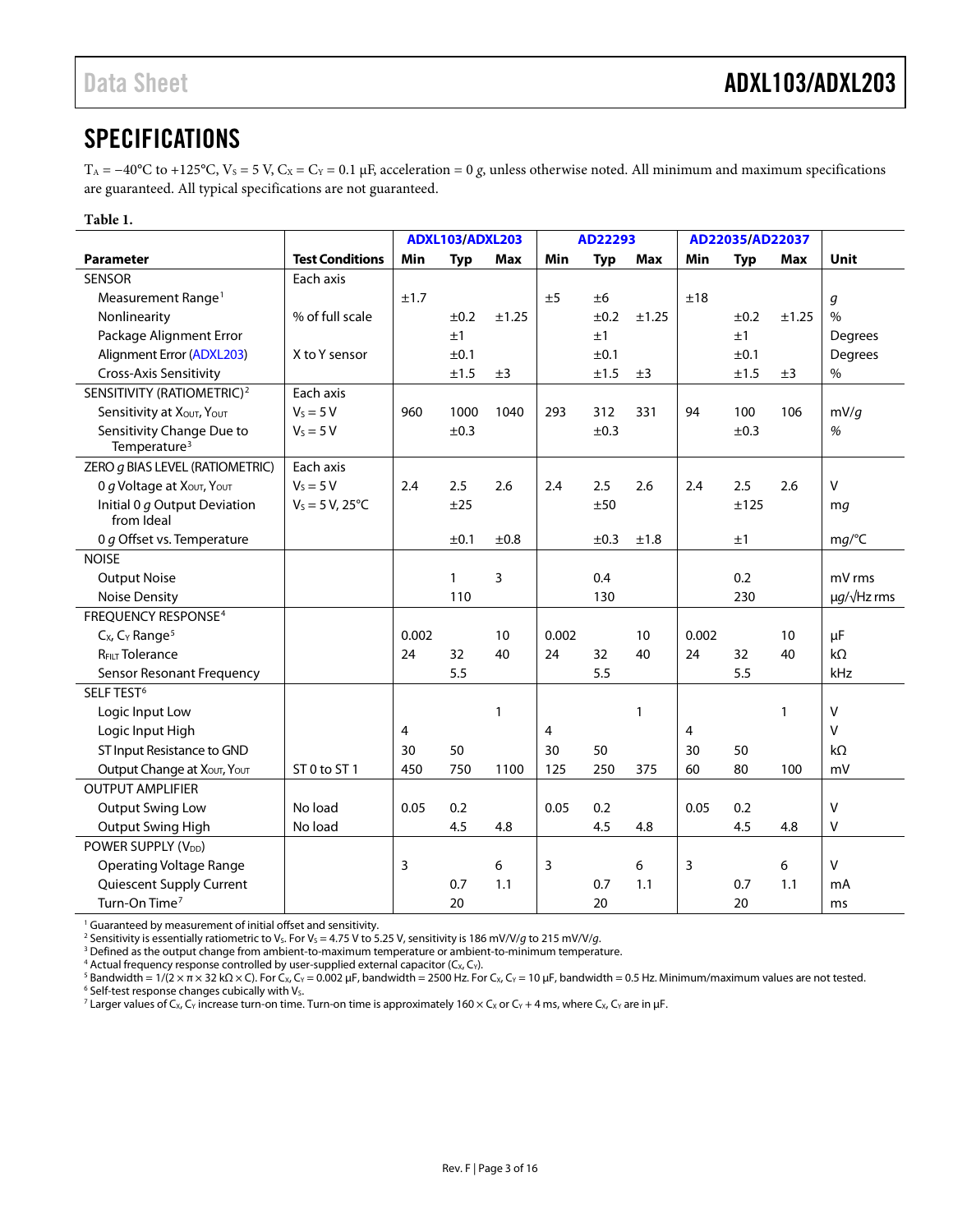## <span id="page-3-0"></span>ABSOLUTE MAXIMUM RATINGS

#### **Table 2.**

| <b>Parameter</b>                                            | Rating                               |
|-------------------------------------------------------------|--------------------------------------|
| Acceleration (Any Axis, Unpowered)                          | 3500 $q$                             |
| Acceleration (Any Axis, Powered)                            | 3500 $q$                             |
| Drop Test (Concrete Surface)                                | 1.2 m                                |
| V٢                                                          | $-0.3 V$ to $+7.0 V$                 |
| All Other Pins                                              | $(COM - 0.3 V)$ to<br>$(VS + 0.3 V)$ |
| <b>Output Short-Circuit Duration</b><br>(Any Pin to Common) | Indefinite                           |
| Temperature Range (Powered)                                 | $-55^{\circ}$ C to $+125^{\circ}$ C  |
| Temperature Range (Storage)                                 | $-65^{\circ}$ C to $+150^{\circ}$ C  |

Stresses at or above those listed under Absolute Maximum Ratings may cause permanent damage to the product. This is a stress rating only; functional operation of the product at these or any other conditions above those indicated in the operational section of this specification is not implied. Operation beyond the maximum operating conditions for extended periods may affect product reliability.

#### **Table 3. Package Characteristics**

| Package Type           | $\theta_{JA}$                       | $\theta_{\text{JC}}$ | <b>Device Weight</b>      |
|------------------------|-------------------------------------|----------------------|---------------------------|
| 8-Terminal Ceramic LCC | $120^{\circ}$ C/W $120^{\circ}$ C/W |                      | $\vert$ $\vert$ <1.0 gram |

### <span id="page-3-1"></span>**ESD CAUTION**



ESD (electrostatic discharge) sensitive device. Charged devices and circuit boards can discharge without detection. Although this product features patented or proprietary protection circuitry, damage may occur on devices subjected to high energy ESD. Therefore, proper ESD precautions should be taken to avoid performance degradation or loss of functionality.



Figure 2. Recommended Soldering Profile

### **Table 4. Solder Profile Parameters**

|                                                              | <b>Test Condition</b>                   |                                         |  |  |
|--------------------------------------------------------------|-----------------------------------------|-----------------------------------------|--|--|
| <b>Profile Feature</b>                                       | <b>Sn63/Pb37</b>                        | <b>Pb-Free</b>                          |  |  |
| Average Ramp Rate (T <sub>L</sub> to T <sub>P</sub> )        | 3°C/second maximum                      | 3°C/second maximum                      |  |  |
| Preheat                                                      |                                         |                                         |  |  |
| Minimum Temperature (T <sub>SMIN</sub> )                     | $100^{\circ}$ C                         | $150^{\circ}$ C                         |  |  |
| Maximum Temperature (T <sub>SMAX</sub> )                     | $150^{\circ}$ C                         | $200^{\circ}$ C                         |  |  |
| Time $(T_{SMIN}$ to $T_{SMAX}$ ) (t <sub>s</sub> )           | 60 seconds to 120 seconds               | 60 seconds to 150 seconds               |  |  |
| $T_{SMAX}$ to $T_{L}$                                        |                                         |                                         |  |  |
| Ramp-Up Rate                                                 | 3°C/second                              | 3°C/second                              |  |  |
| Time Maintained Above Liquidous (TL)                         |                                         |                                         |  |  |
| Liquidous Temperature $(T_L)$                                | $183^{\circ}$ C                         | $217^{\circ}$ C                         |  |  |
| Time $(t_L)$                                                 | 60 seconds to 150 seconds               | 60 seconds to 150 seconds               |  |  |
| Peak Temperature $(T_P)$                                     | $240^{\circ}C + 0^{\circ}C/-5^{\circ}C$ | $260^{\circ}C + 0^{\circ}C/-5^{\circ}C$ |  |  |
| Time Within 5°C of Actual Peak Temperature (t <sub>P</sub> ) | 10 seconds to 30 seconds                | 20 seconds to 40 seconds                |  |  |
| Ramp-Down Rate                                               | 6°C/second maximum                      | 6°C/second maximum                      |  |  |
| Time 25°C to Peak Temperature                                | 6 minutes maximum                       | 8 minutes maximum                       |  |  |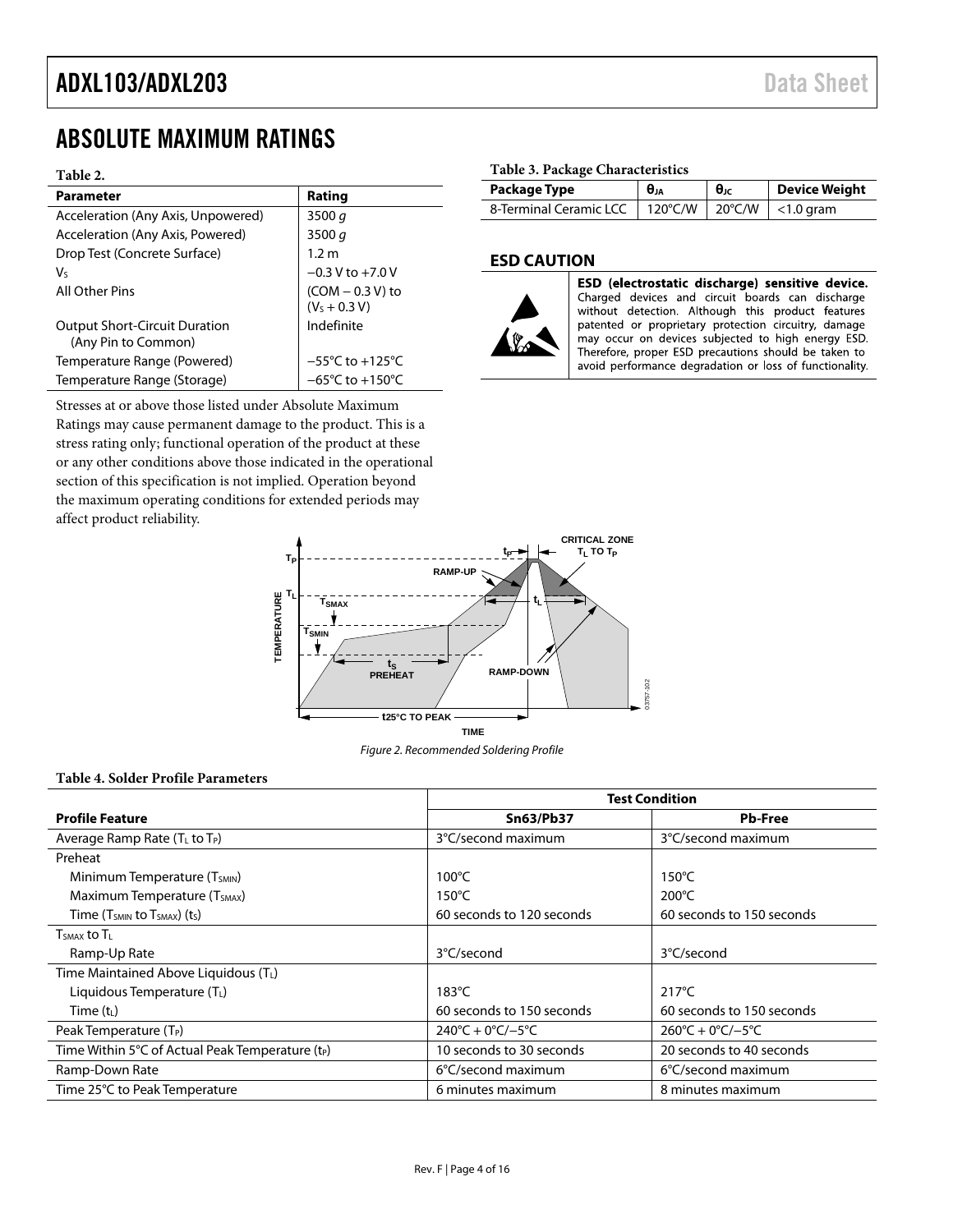### <span id="page-4-0"></span>PIN CONFIGURATIONS AND FUNCTION DESCRIPTIONS

03757-002



**NOTES 1. NC = NO CONNECT. DO NOT CONNECT TO THIS PIN.** *Figure 3[. ADXL103](http://www.analog.com/ADXL103?doc=ADXL103_203.pdf) Pin Configuration* 



**NOTES 1. NC = NO CONNECT. DO NOT CONNECT TO THIS PIN.**

*Figure 4[. ADXL203](http://www.analog.com/ADXL203?doc=ADXL103_203.pdf) Pin Configuration*

### **Table 5[. ADXL103](http://www.analog.com/ADXL103?doc=ADXL103_203.pdf) Pin Function Descriptions**

| Pin No. | <b>Mnemonic</b> | <b>Description</b> |
|---------|-----------------|--------------------|
| 1       | <b>ST</b>       | Self Test          |
| 2       | NC.             | Do Not Connect     |
| 3       | <b>COM</b>      | Common             |
| 4       | NC.             | Do Not Connect     |
| 5       | NC.             | Do Not Connect     |
| 6       | NC.             | Do Not Connect     |
|         | <b>XOUT</b>     | X Channel Output   |
| 8       | Vs              | 3 V to 6 V         |

### **Table 6[. ADXL203](http://www.analog.com/ADXL203?doc=ADXL103_203.pdf) Pin Function Descriptions**

| Pin No.       | Mnemonic         | <b>Description</b> |
|---------------|------------------|--------------------|
| 1             | ST               | Self Test          |
| $\mathfrak z$ | NC.              | Do Not Connect     |
| 3             | <b>COM</b>       | Common             |
| 4             | NC.              | Do Not Connect     |
| 5             | NC.              | Do Not Connect     |
| 6             | Y <sub>OUT</sub> | Y Channel Output   |
| 7             | Xоит             | X Channel Output   |
| 8             | $V_{S}$          | $3V$ to $6V$       |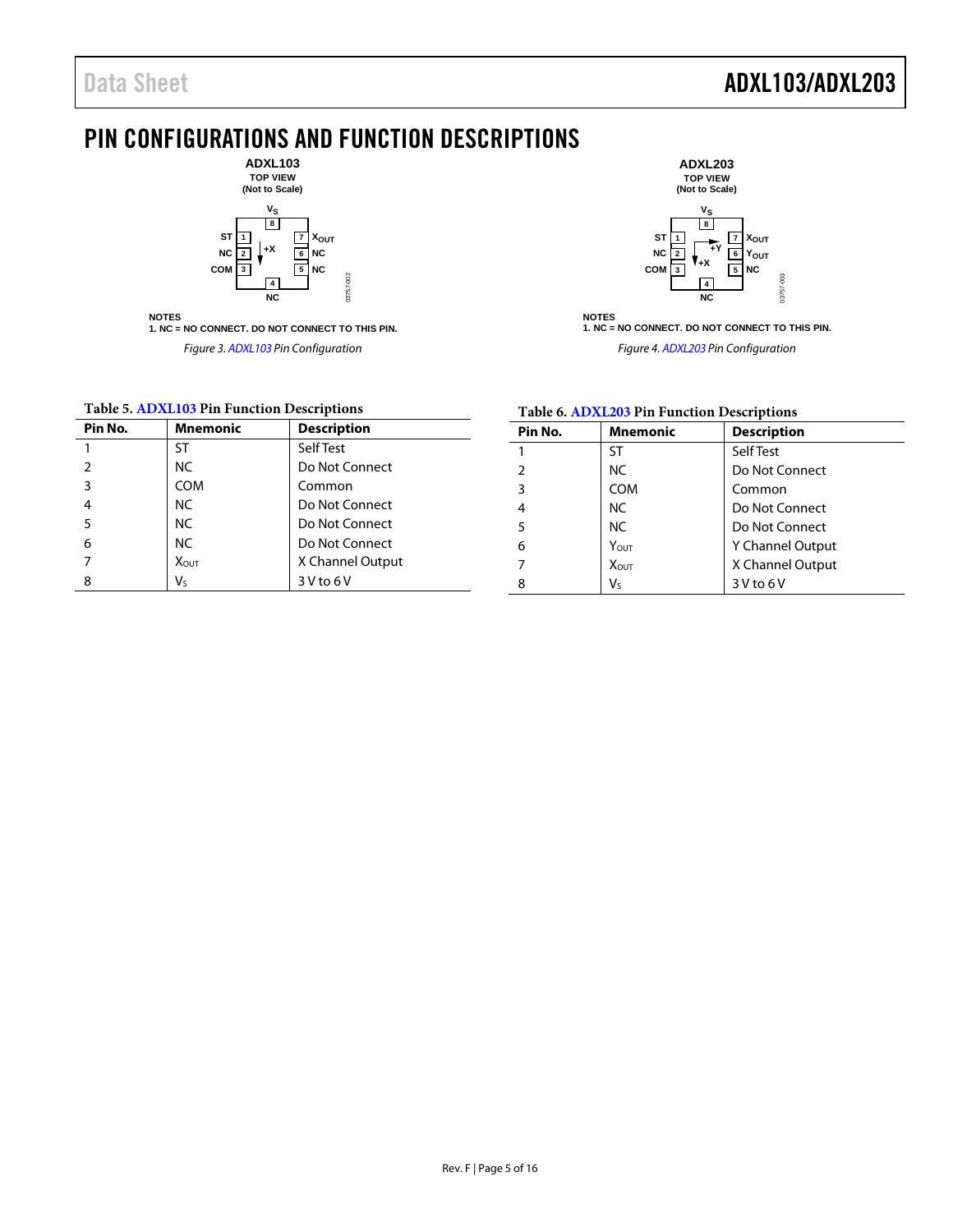### <span id="page-5-0"></span>TYPICAL PERFORMANCE CHARACTERISTICS

### <span id="page-5-1"></span>**[ADXL103](http://www.analog.com/ADXL103?doc=ADXL103_203.pdf) AND [ADXL203](http://www.analog.com/ADXL203?doc=ADXL103_203.pdf)**

 $V<sub>S</sub> = 5 V$  for all graphs, unless otherwise noted.





Figure 10. Y-Axis Sensitivity at 25°C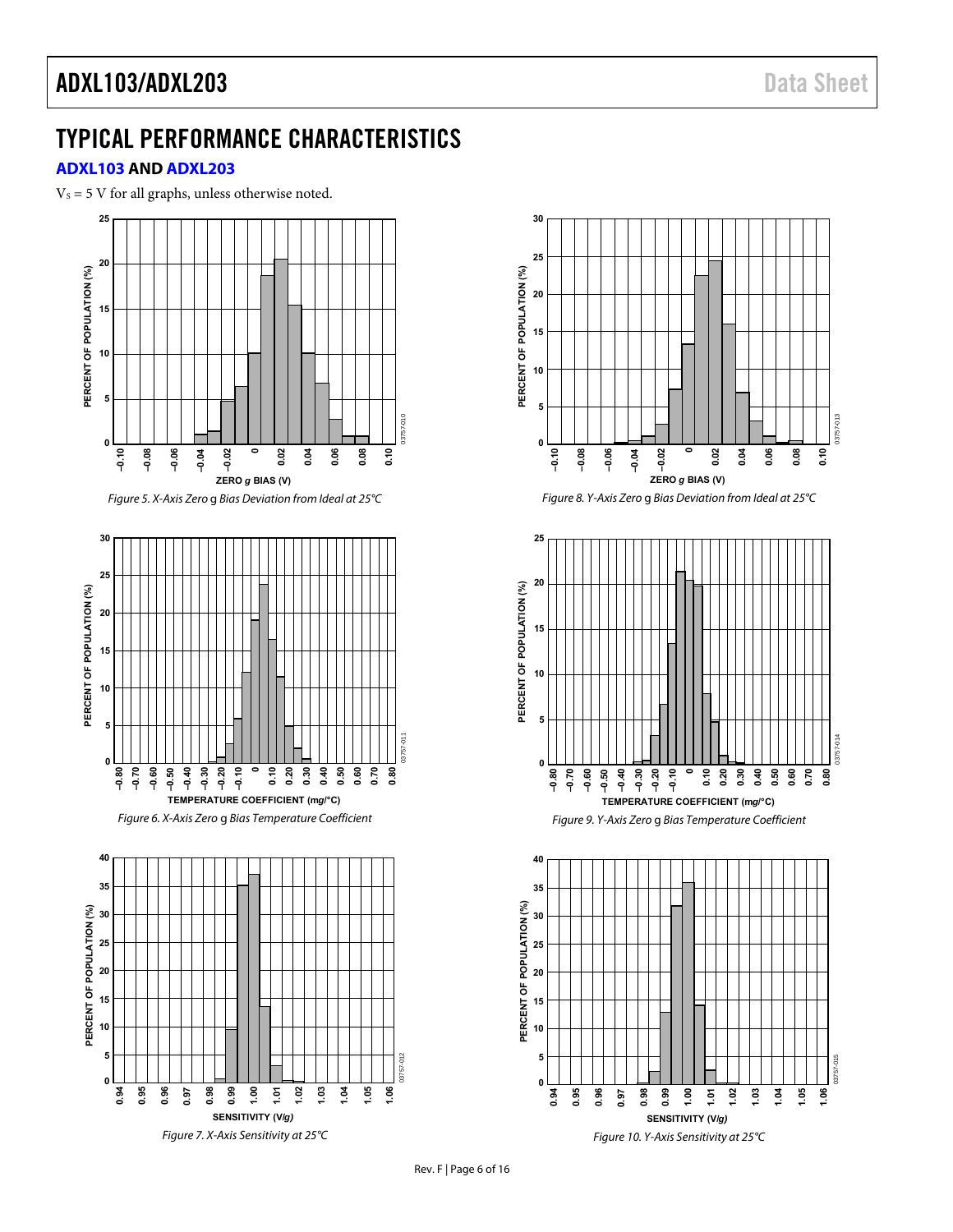#### **2.60 2.58 2.56 2.54** VOLTAGE (1V/g) **VOLTAGE (1V/***g***) 2.52 2.50 2.48 2.46 2.44 2.42** 03757-004 03757-004 **2.40 0–50 –40 –30 –20 –10 10 20 30 40 50 60 70 80 90 100 110 120 130 TEMPERATURE (°C)**

<span id="page-6-0"></span>Figure 11. Zero g Bias vs. Temperature; Devices Soldered to PCB



## Data Sheet **ADXL103/ADXL203**



Figure 13. Sensitivity vs. Temperature; Devices Soldered to PCB

<span id="page-6-1"></span>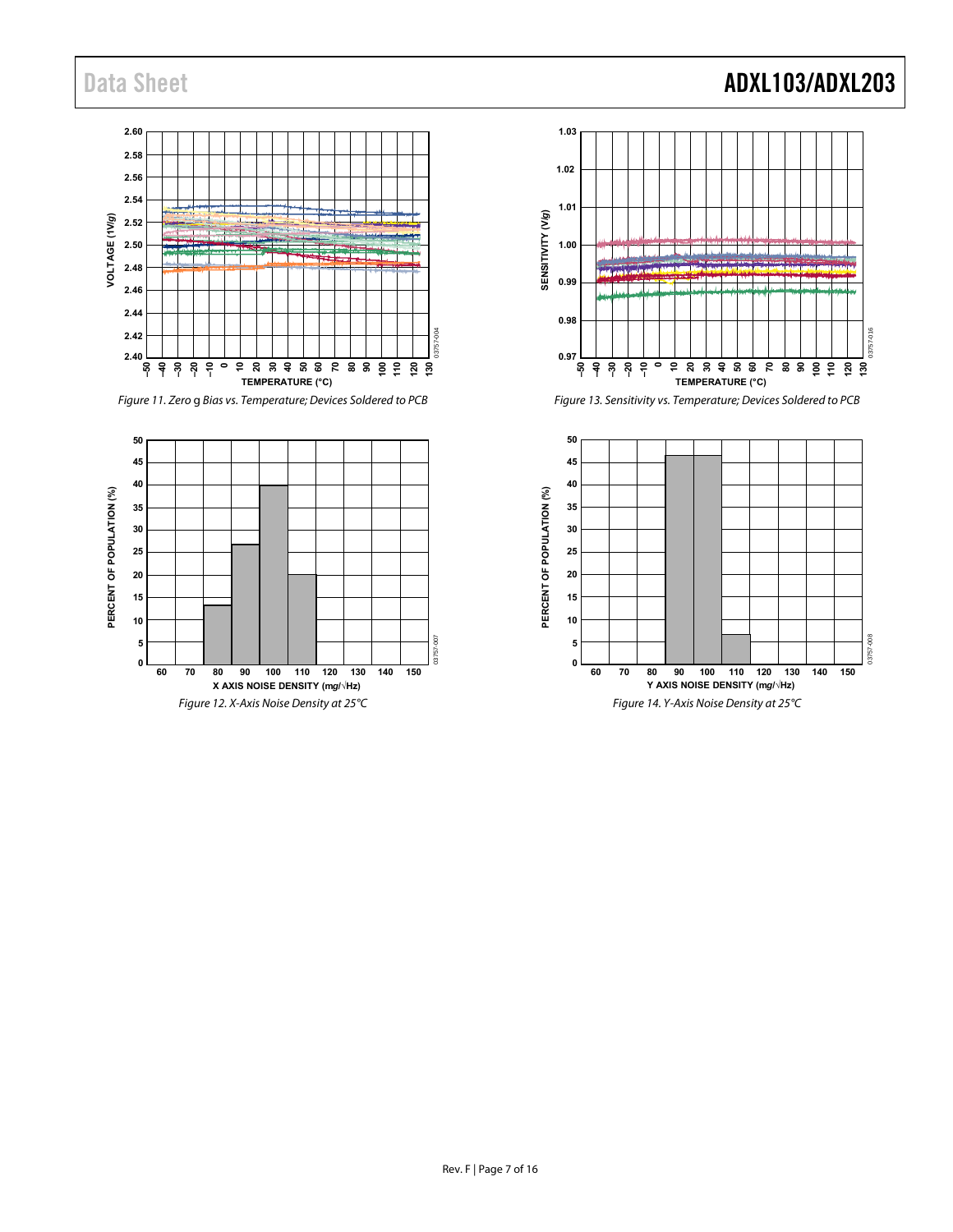

Figure 15. X-Axis Self-Test Response at 25°C



Figure 16. Self-Test Response vs. Temperature



Figure 17. Y-Axis Self-Test Response at 25°C

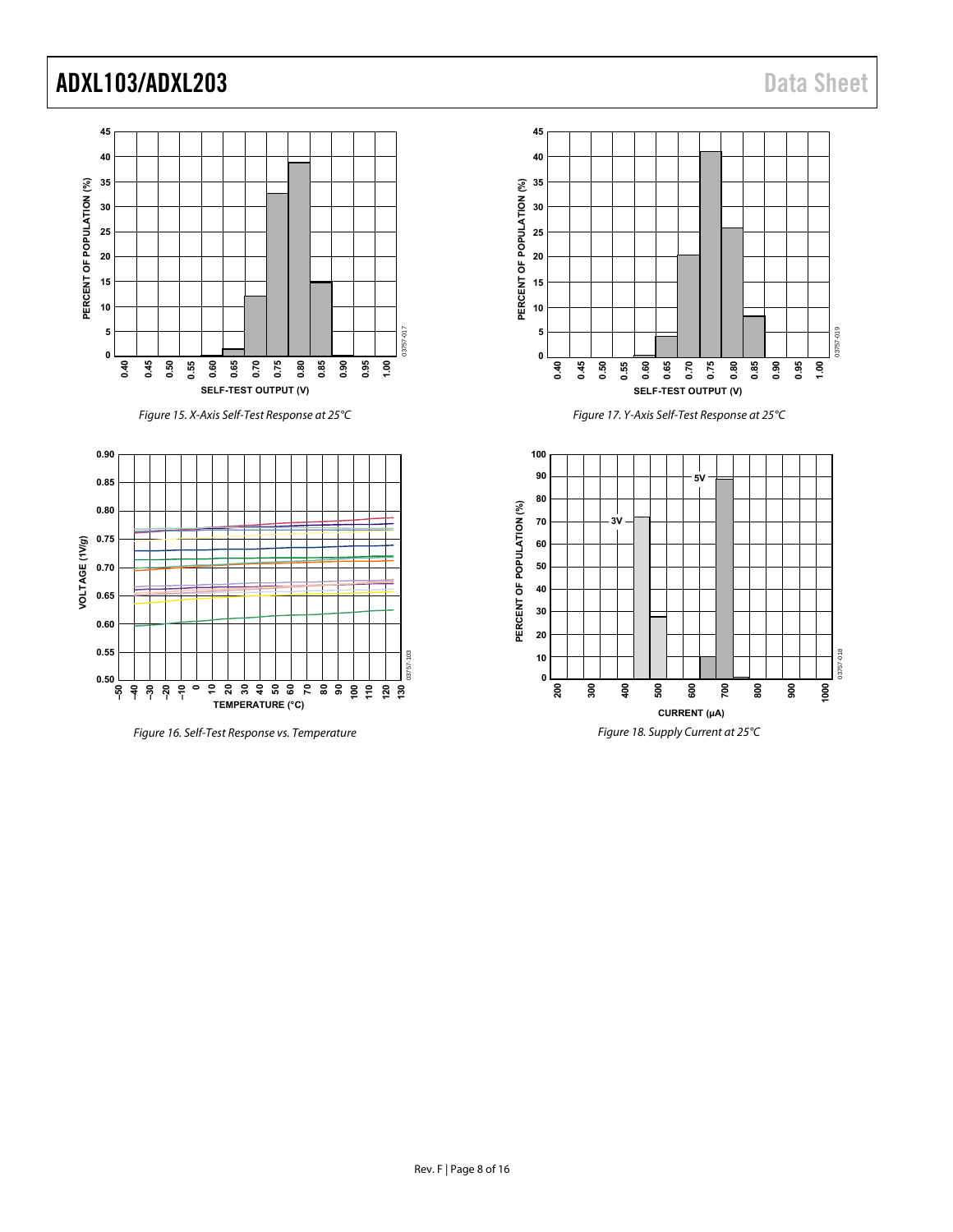<span id="page-8-0"></span>





Figure 22. Y-Axis Zero g Bias at 25°C



Figure 23. Y-Axis Zero g Bias Temperature Coefficient

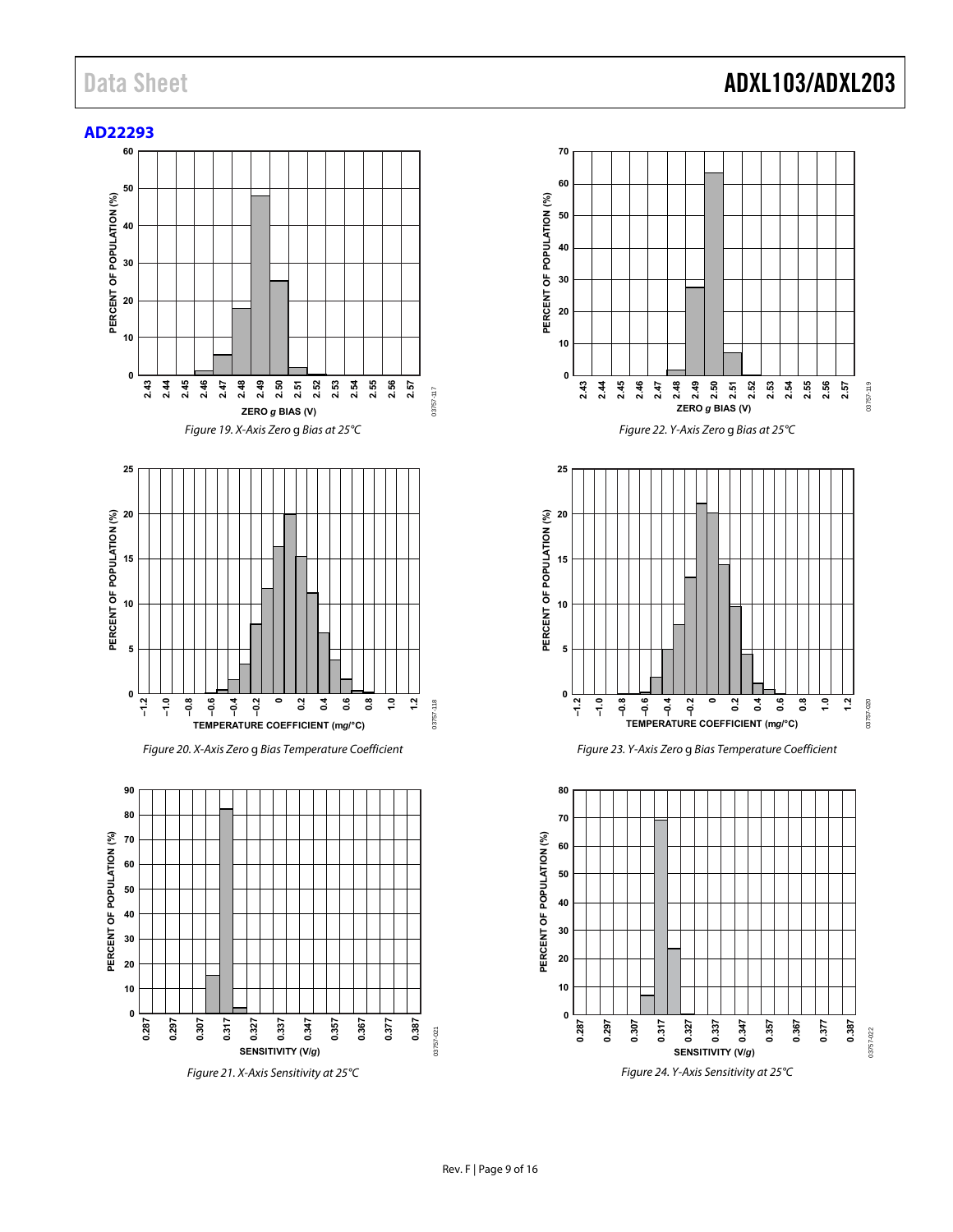<span id="page-9-0"></span>



Figure 25. X-Axis Zero g Bias Deviation from Ideal at 25°C





Figure 27. X-Axis Sensitivity at 25°C



Figure 28. Y-Axis Zero g Bias Deviation from Ideal at 25°C



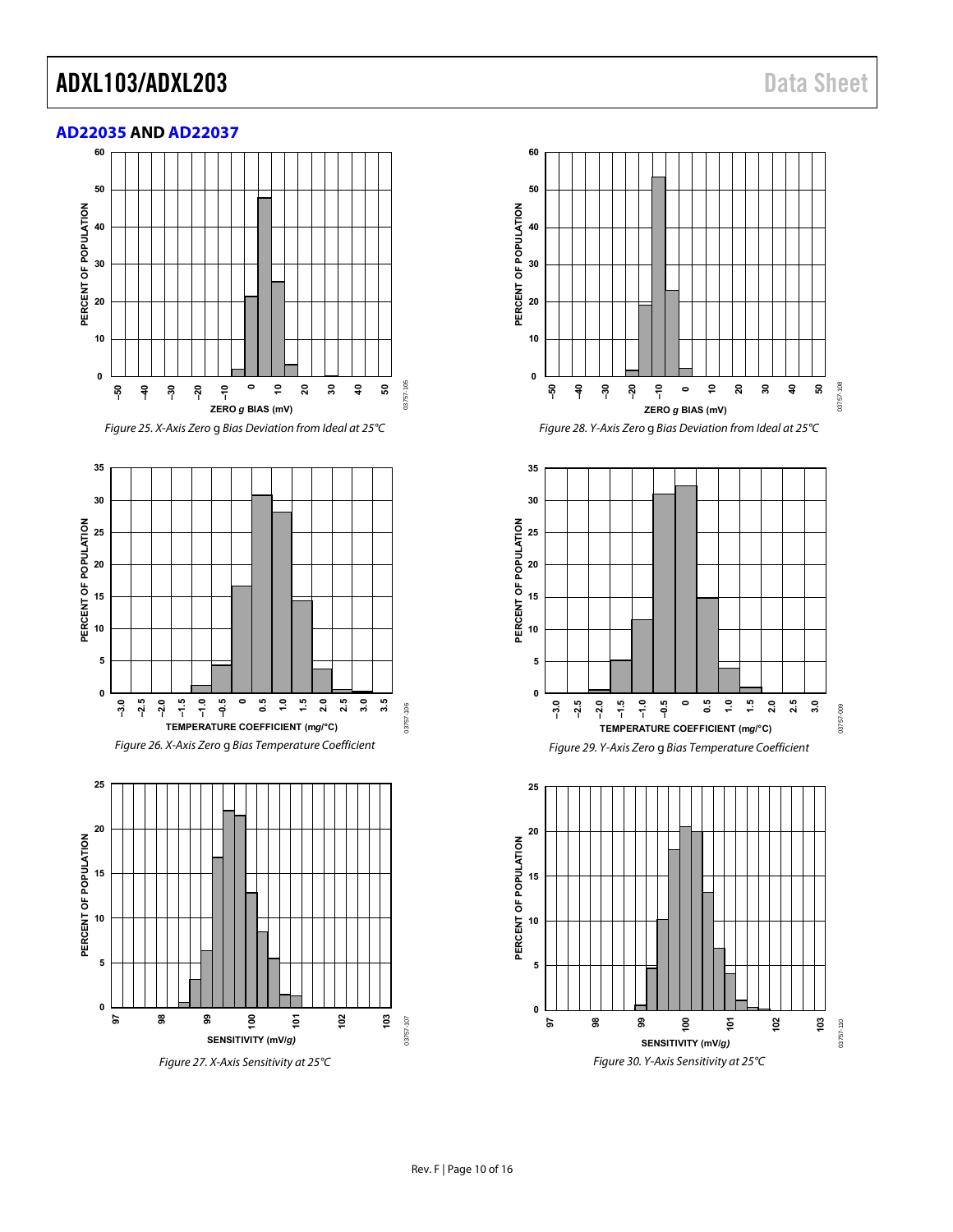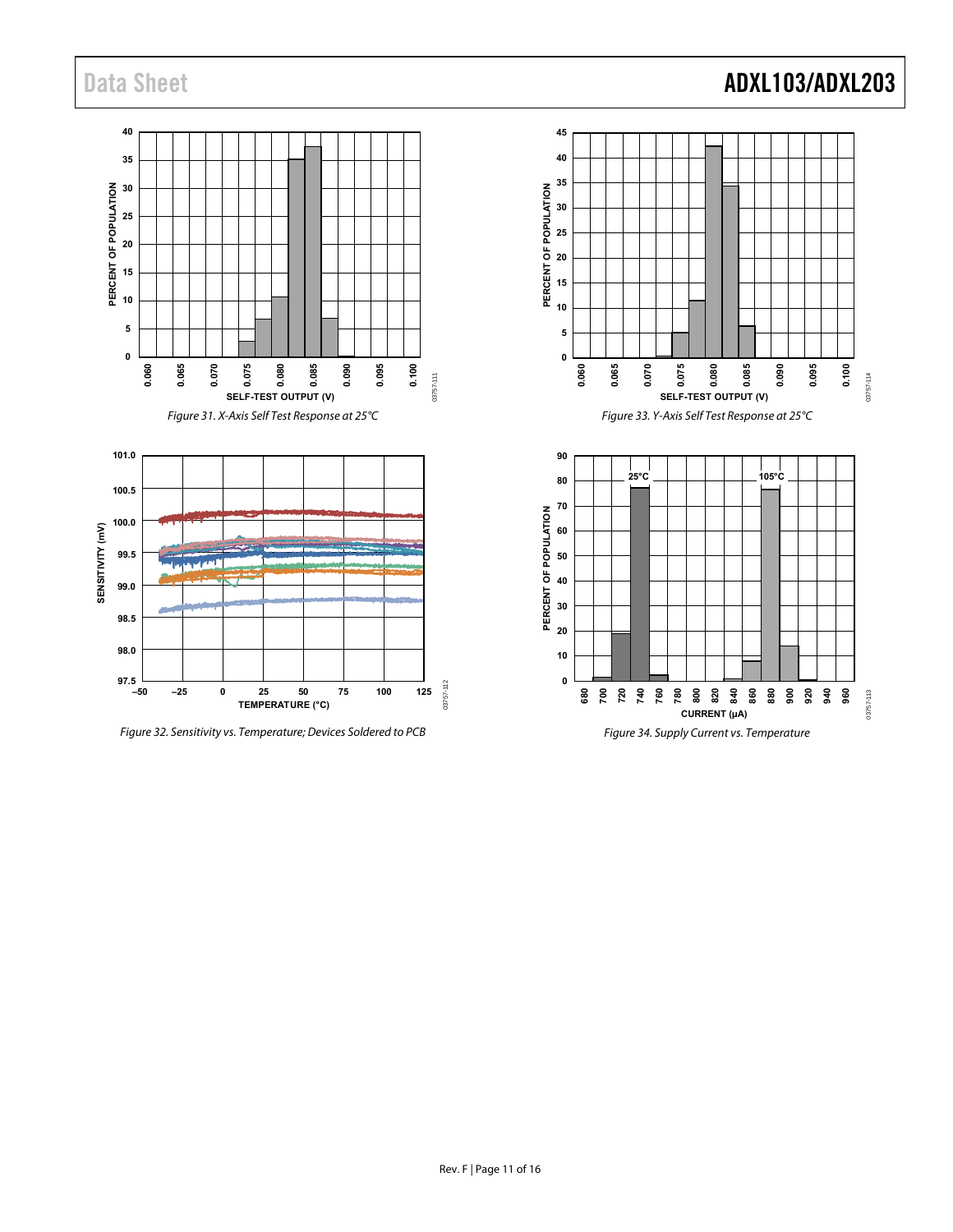### <span id="page-11-0"></span>**ALL MODELS**



Figure 36. Supply Current vs. Temperature



Figure 37. Z vs. Y Cross-Axis Sensitivity



Figure 38. Turn-On Time;  $C_x$ ,  $C_y$  = 0.1  $\mu$ F, Time Scale = 2 ms/DIV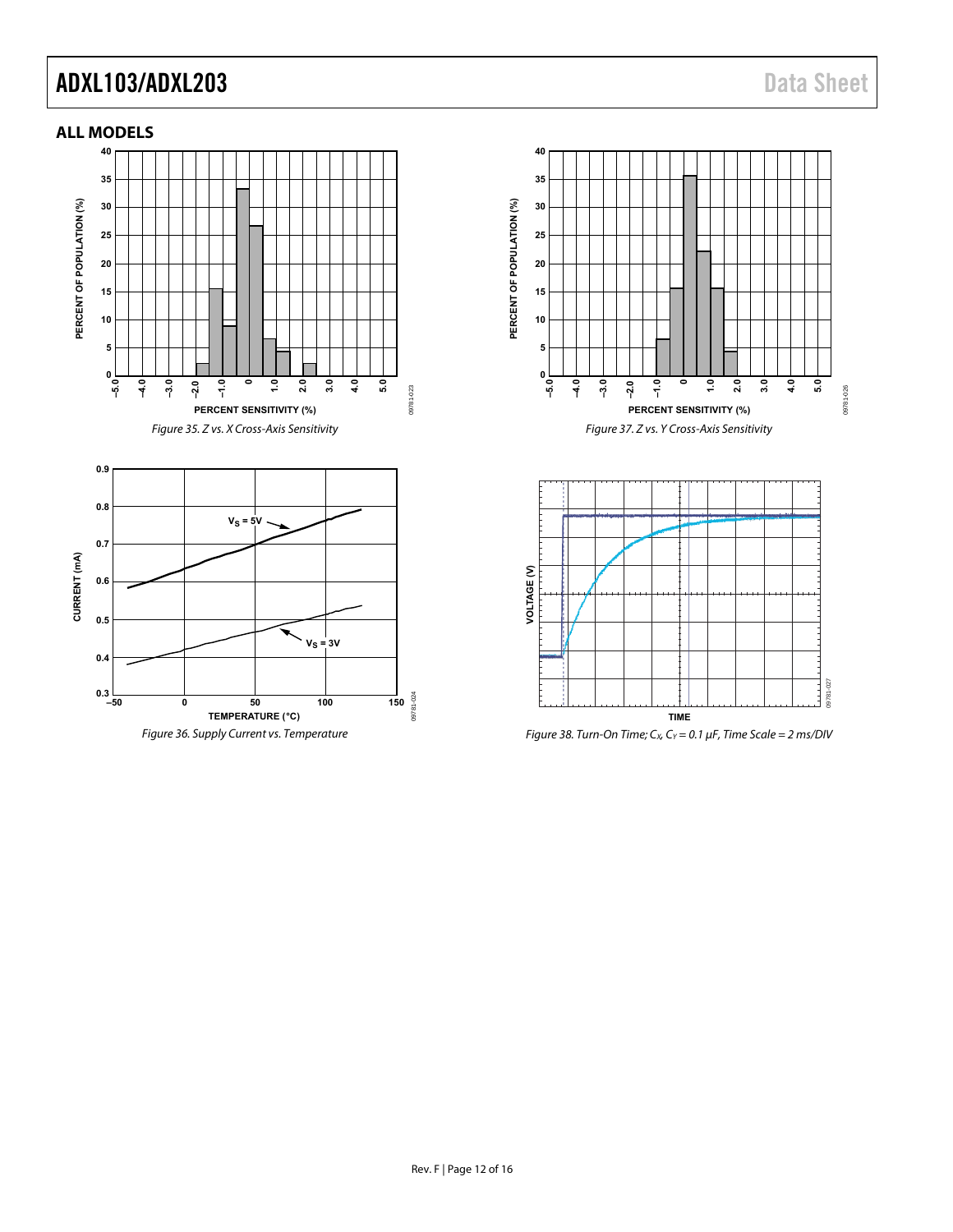### <span id="page-12-0"></span>THEORY OF OPERATION

Th[e ADXL103](http://www.analog.com/ADXL103?doc=ADXL103_203.pdf)[/ADXL203](http://www.analog.com/ADXL203?doc=ADXL103_203.pdf) are complete acceleration measurement systems on a single, monolithic IC. Th[e ADXL103](http://www.analog.com/ADXL103?doc=ADXL103_203.pdf) is a singleaxis accelerometer, and th[e ADXL203](http://www.analog.com/ADXL203?doc=ADXL103_203.pdf) is a dual-axis accelerometer. Both devices contain a polysilicon surface micromachined sensor and signal conditioning circuitry to implement an open-loop acceleration measurement architecture. The output signals are analog voltages that are proportional to acceleration. The [ADXL103/](http://www.analog.com/ADXL103?doc=ADXL103_203.pdf)[ADXL203](http://www.analog.com/ADXL203?doc=ADXL103_203.pdf) are capable of measuring both positive and negative accelerations from ±1.7 *g* to at least ±18 *g*. The accelerometer can measure static acceleration forces, such as gravity, allowing it to be used as a tilt sensor.

The sensor is a surface micromachined polysilicon structure built on top of the silicon wafer. Polysilicon springs suspend the structure over the surface of the wafer and provide a resistance against acceleration forces. Deflection of the structure is measured using a differential capacitor that consists of independent fixed plates and plates attached to the moving mass. The fixed plates are driven by 180° out-of-phase square waves. Acceleration deflects the beam and unbalances the differential capacitor, resulting in an output square wave whose amplitude is proportional to acceleration. Phase-sensitive demodulation techniques then rectify the signal and determine the direction of the acceleration.

The output of the demodulator is amplified and brought off-chip through a 32 k $\Omega$  resistor. At this point, the user can set the signal bandwidth of the device by adding a capacitor. This filtering improves measurement resolution and helps prevent aliasing.

### <span id="page-12-1"></span>**PERFORMANCE**

Rather than using additional temperature compensation circuitry, innovative design techniques ensure high performance is built in. As a result, there is essentially no quantization error or nonmonotonic behavior, and temperature hysteresis is very low (typically less than 10 m*g* over the −40°C to +125°C temperature range).

[Figure 11](#page-6-0) shows the 0 *g* output performance of eight devices (x and y axes) over a −40°C to +125°C temperature range.

[Figure 13](#page-6-1) demonstrates the typical sensitivity shift over temperature for  $V_s = 5$  V. Sensitivity stability is optimized for  $V<sub>S</sub> = 5$  V but is still very good over the specified range; it is typically better than  $\pm 1\%$  over temperature at  $V_s = 3$  V.

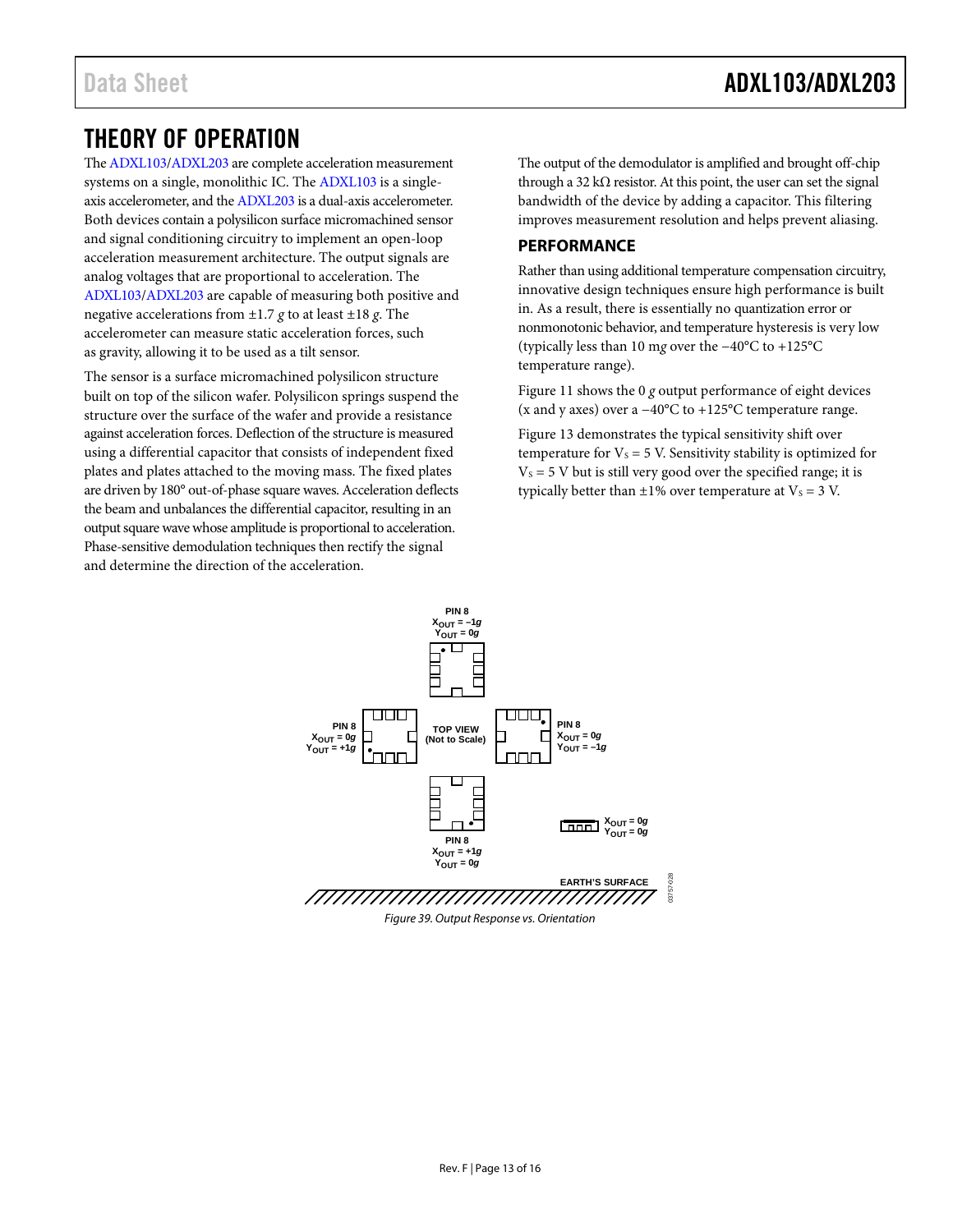### <span id="page-13-1"></span><span id="page-13-0"></span>APPLICATIONS INFORMATION **POWER SUPPLY DECOUPLING**

For most applications, a single 0.1  $\mu$ F capacitor, C<sub>DC</sub>, adequately decouples the accelerometer from noise on the power supply. However, in some cases, particularly where noise is present at the 140 kHz internal clock frequency (or any harmonic thereof), noise on the supply can cause interference on th[e ADXL103/](http://www.analog.com/ADXL103?doc=ADXL103_203.pdf) [ADXL203](http://www.analog.com/ADXL203?doc=ADXL103_203.pdf) output. If additional decoupling is needed, a 100 Ω (or smaller) resistor or ferrite beads can be inserted in the supply line of the [ADXL103](http://www.analog.com/ADXL103?doc=ADXL103_203.pdf)[/ADXL203.](http://www.analog.com/ADXL203?doc=ADXL103_203.pdf) Additionally, a larger bulk bypass capacitor (in the 1 µF to 22 µF range) can be added in parallel to C<sub>DC</sub>.

### <span id="page-13-2"></span>**SETTING THE BANDWIDTH USING C<sub>X</sub> AND C<sub>Y</sub>**

The [ADXL103/](http://www.analog.com/ADXL103?doc=ADXL103_203.pdf)[ADXL203](http://www.analog.com/ADXL203?doc=ADXL103_203.pdf) has provisions for band limiting the XOUT and YOUT pins. Capacitors must be added at these pins to implement low-pass filtering for antialiasing and noise reduction. The equation for the 3 dB bandwidth is

 $f_{-3 dB} = 1/(2\pi(32 \text{ k}\Omega) \times C_{(X, Y)})$ 

or more simply,

 $f_{-3 dB} = 5 \mu F / C_{(X, Y)}$ 

The tolerance of the internal resistor  $(R<sub>FILT</sub>)$  can vary typically as much as  $\pm$ 25% of its nominal value (32 kΩ); thus, the bandwidth varies accordingly. A minimum capacitance of 2000 pF for  $C_x$  and  $C_Y$  is required in all cases.

#### Table 7. Filter Capacitor Selection, C<sub>x</sub> and C<sub>Y</sub>

| л.                    |                     |
|-----------------------|---------------------|
| <b>Bandwidth (Hz)</b> | Capacitor $(\mu F)$ |
|                       | 4.7                 |
| 10                    | 0.47                |
| 50                    | 0.10                |
| 100                   | 0.05                |
| 200                   | 0.027               |
| 500                   | 0.01                |
|                       |                     |

### <span id="page-13-3"></span>**SELF TEST**

The ST pin controls the self test feature. When this pin is set to  $V_s$ , an electrostatic force is exerted on the beam of the accelerometer. The resulting movement of the beam allows the user to test if the accelerometer is functional. The typical change in output is 750 m*g* (corresponding to 750 mV). This pin can be left opencircuit or connected to common in normal use.

Never expose the ST pin to voltages greater than  $V_s + 0.3$  V. If the system design is such that this condition cannot be guaranteed (that is, multiple supply voltages are present), a low  $V_F$  clamping diode between  $ST$  and  $Vs$  is recommended.

### <span id="page-13-4"></span>**DESIGN TRADE-OFFS FOR SELECTING FILTER CHARACTERISTICS: THE NOISE/BANDWIDTH TRADE-OFF**

The accelerometer bandwidth selected ultimately determines the measurement resolution (smallest detectable acceleration). Filtering can lower the noise floor, improving the resolution of the accelerometer. Resolution is dependent on the analog filter bandwidth at  $X_{\text{OUT}}$  and  $Y_{\text{OUT}}$ .

The output of th[e ADXL103](http://www.analog.com/ADXL103?doc=ADXL103_203.pdf)[/ADXL203](http://www.analog.com/ADXL203?doc=ADXL103_203.pdf) has a typical bandwidth of 2.5 kHz. The user must filter the signal at this point to limit aliasing errors. The analog bandwidth must be no more than half the analog-to-digital sampling frequency to minimize aliasing. The analog bandwidth can be further decreased to reduce noise and improve resolution.

The [ADXL103/](http://www.analog.com/ADXL103?doc=ADXL103_203.pdf)[ADXL203](http://www.analog.com/ADXL203?doc=ADXL103_203.pdf) noise has the characteristics of white Gaussian noise, which contributes equally at all frequencies and is described in terms of µ*g*/√Hz (that is, the noise is proportional to the square root of the accelerometer bandwidth). Limit bandwidth to the lowest frequency needed by the application to maximize the resolution and dynamic range of the accelerometer.

With the single-pole roll-off characteristic, the typical noise of the [ADXL103](http://www.analog.com/ADXL103?doc=ADXL103_203.pdf)[/ADXL203](http://www.analog.com/ADXL203?doc=ADXL103_203.pdf) is determined by

 $rmsNoise = (110 \mu g/\sqrt{Hz}) \times (\sqrt{BW \times 1.6})$ 

At 100 Hz, the noise is

 $rmsNoise = (110 \mu g/\sqrt{Hz}) \times (\sqrt{100 \times 1.6}) = 1.4 mg$ 

Often, the peak value of the noise is desired. Peak-to-peak noise can only be estimated by statistical methods[. Table 8](#page-13-5) is useful for estimating the probabilities of exceeding various peak values, given the rms value.

#### <span id="page-13-5"></span>**Table 8. Estimation of Peak-to-Peak Noise**

| <b>Peak-to-Peak Value</b> | % of Time That Noise Exceeds<br><b>Nominal Peak-to-Peak Value</b> |
|---------------------------|-------------------------------------------------------------------|
| $2 \times$ rms            | 32                                                                |
| $4 \times$ rms            | 4.6                                                               |
| $6 \times rms$            | 0.27                                                              |
| $8 \times$ rms            | 0.006                                                             |

Peak-to-peak noise values give the best estimate of the uncertainty in a single measurement; peak-to-peak noise is estimated by  $6 \times$  rms[. Table 9](#page-13-6) gives the typical noise output of th[e ADXL103/](http://www.analog.com/ADXL103?doc=ADXL103_203.pdf) [ADXL203](http://www.analog.com/ADXL203?doc=ADXL103_203.pdf) for various  $C_X$  and  $C_Y$  values.

#### <span id="page-13-6"></span>Table 9. Filter Capacitor Selection (C<sub>x</sub>, C<sub>Y</sub>)

| <b>Bandwidth (Hz)</b> | $C_{X}$ , $C_{Y}$<br>$(\mu F)$ | <b>RMS Noise</b><br>(mq) | <b>Peak-to-Peak Noise</b><br>Estimate (mq) |
|-----------------------|--------------------------------|--------------------------|--------------------------------------------|
| 10                    | 0.47                           | 0.4                      | 2.6                                        |
| 50                    | 0.1                            | 1.0                      | 6                                          |
| 100                   | 0.047                          | 1.4                      | 8.4                                        |
| 500                   | 0.01                           | 3.1                      | 18.7                                       |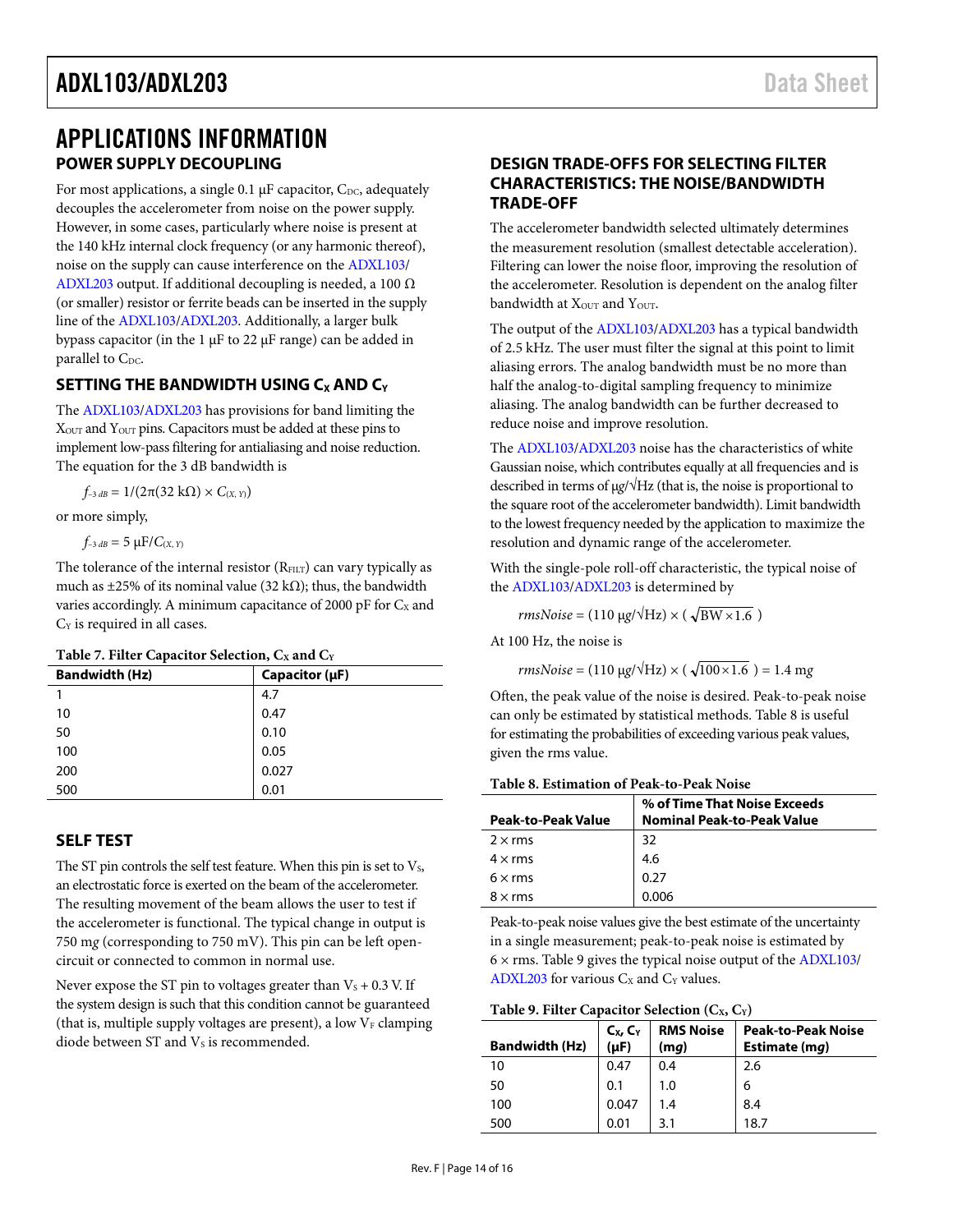### <span id="page-14-0"></span>**USING TH[E ADXL103](http://www.analog.com/ADXL103?doc=ADXL103_203.pdf)[/ADXL203 W](http://www.analog.com/ADXL203?doc=ADXL103_203.pdf)ITH OPERATING VOLTAGES OTHER THAN 5 V**

The  $ADXL103/ADXL203$  is tested and specified at  $V_s = 5 V$ ; however, it can be powered with  $V<sub>S</sub>$  as low as 3 V or as high as 6 V. Some performance parameters change as the supply voltage is varied.

The [ADXL103](http://www.analog.com/ADXL103?doc=ADXL103_203.pdf)[/ADXL203 o](http://www.analog.com/ADXL203?doc=ADXL103_203.pdf)utput is ratiometric, so the output sensitivity (or scale factor) varies proportionally to the supply voltage. At  $V_s = 3$  V, the output sensitivity is typically 560 mV/*g*.

The zero *g* bias output is also ratiometric, so the zero *g* output is nominally equal to  $V_s/2$  at all supply voltages.

The output noise is not ratiometric but is absolute in volts; therefore, the noise density decreases as the supply voltage increases. This is because the scale factor (mV/*g*) increases while the noise voltage remains constant. At  $V_s = 3$  V, the noise density is typically 190 μ*g*/√Hz.

Self test response in *g* is roughly proportional to the square of the supply voltage. However, when ratiometricity of sensitivity is factored in with supply voltage, self test response in volts is roughly proportional to the cube of the supply voltage. So at  $V_s = 3$  V, the self test response is approximately equivalent to 150 mV or equivalent to 270 m*g* (typical).

The supply current decreases as the supply voltage decreases. Typical current consumption at  $V_{DD} = 3$  V is 450  $\mu$ A.

### <span id="page-14-1"></span>**USING TH[E ADXL203 A](http://www.analog.com/ADXL203?doc=ADXL103_203.pdf)S A DUAL-AXIS TILT SENSOR**

One of the most popular applications of the [ADXL203](http://www.analog.com/ADXL203?doc=ADXL103_203.pdf) is tilt measurement. An accelerometer uses the force of gravity as an input vector to determine the orientation of an object in space.

An accelerometer is most sensitive to tilt when its sensitive axis is perpendicular to the force of gravity, that is, parallel to the earth's surface. At this orientation, its sensitivity to changes in tilt is highest. When the accelerometer is oriented on axis to gravity, that is, near its  $+1$  *g* or  $-1$  *g* reading, the change in output acceleration per degree of tilt is negligible. When the accelerometer is perpendicular to gravity, its output changes nearly 17.5 m*g* per degree of tilt. At 45°, its output changes at only 12.2 m*g* per degree, and resolution declines.

### **Dual-Axis Tilt Sensor: Converting Acceleration to Tilt**

When the accelerometer is oriented so both its x-axis and y-axis are parallel to the earth's surface, it can be used as a 2-axis tilt sensor with a roll axis and a pitch axis. After the output signal from the accelerometer is converted to an acceleration that varies between –1 *g* and +1 *g*, the output tilt in degrees is calculated as

 $PITCH = ASIN(A_X/1 g)$  $ROLL = ASIN(A_Y/1 g)$ 

Be sure to account for overranges. It is possible for the accelerometers to output a signal greater than ±1 *g* due to vibration, shock, or other accelerations.